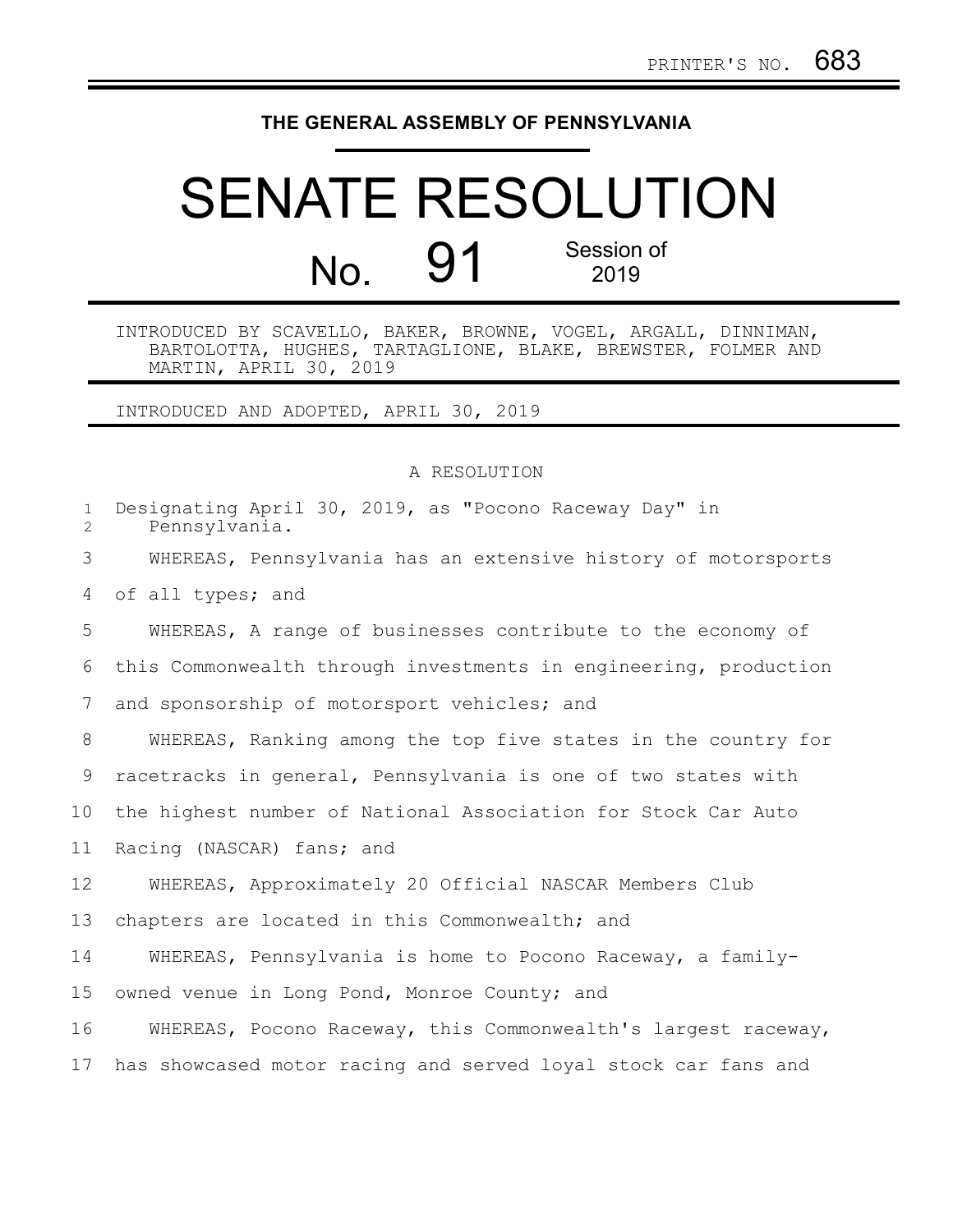guests since 1968; and 1

WHEREAS, An IndyCar event and two Monster Energy NASCAR Cup Series events are scheduled each year; and WHEREAS, Pocono Raceway is our nation's first and only professional sports organization to operate an internal 2 3 4 5

Department of Military Affairs; and 6

WHEREAS, Through focus and innovation, Pocono Raceway supports morale and extends appreciation to United States Armed Forces members and veterans, remembers POWs/MIAs and connects the military to each aspect of the raceway experience; and WHEREAS, "A Salute to Armed Services" features enlistment ceremonies, Gold Star Family memorial services and Army Golden Knights flyovers as part of pre-race activities; and WHEREAS, These activities further incorporate active-duty military escorts and the use of Humvees for driver 7 8 9 10 11 12 13 14 15

introductions; and 16

WHEREAS, All service branches may set up booths throughout the track, welcoming families and recruiting new service members; and 17 18 19

WHEREAS, Pocono Raceway gives free or reduced tickets to service members and their families through its "One Team" platform; and 20 21 22

WHEREAS, The Mattioli Family visits military bases nationwide to expand and adapt this platform; and 23 24

WHEREAS, Pocono Raceway supports veterans organizations such as VFW lodges, Valor House, PA Wounded Warriors, Segs4Vets, VAREP and Keystone Warriors; and 25 26 27

WHEREAS, In 2019, Pocono Raceway is opening Pocono Organics, a premier indoor organics facility developed in partnership with the Rodale Institute; and 28 29 30

20190SR0091PN0683 - 2 -